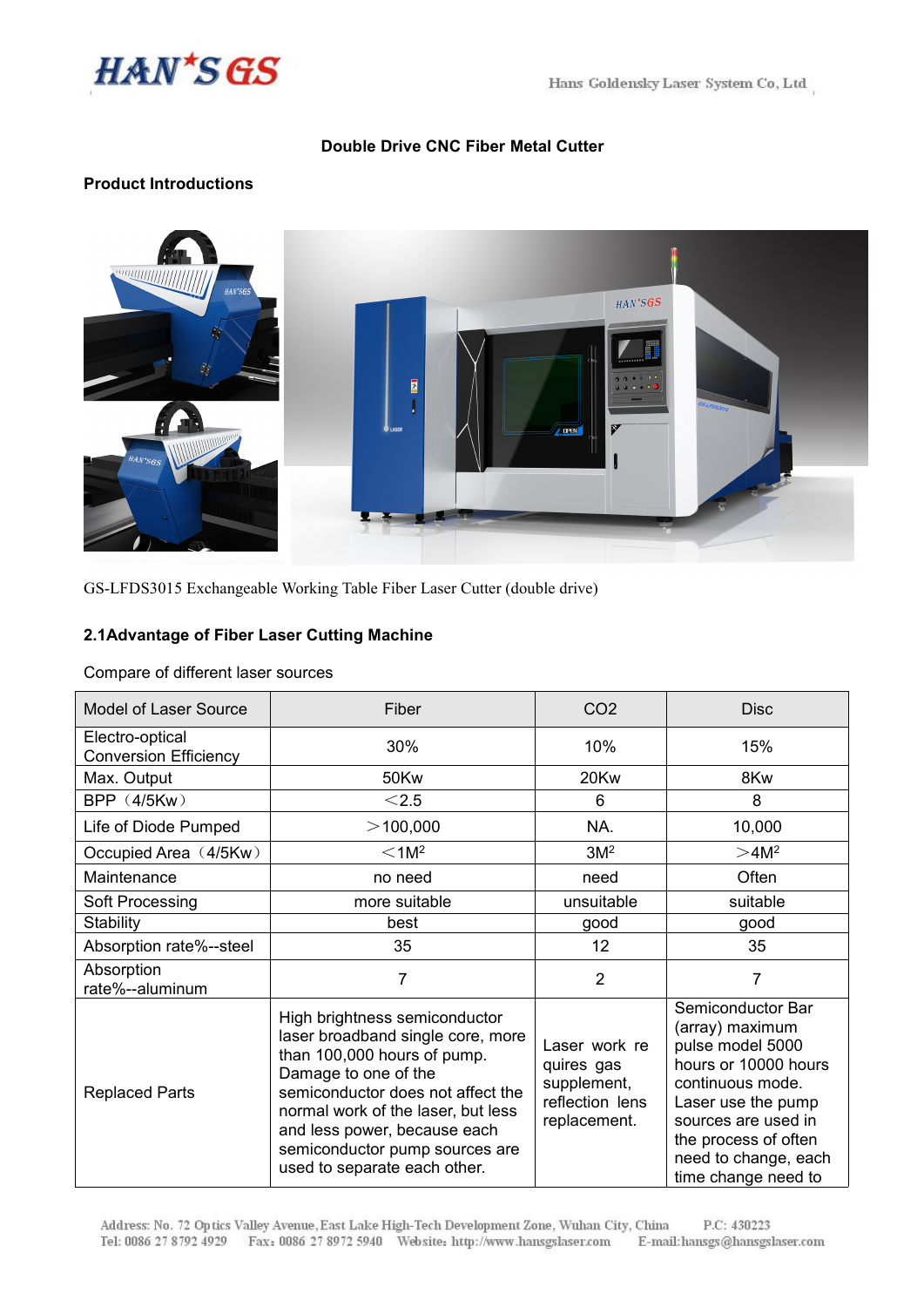

|  | between<br>.<br>pе                         |
|--|--------------------------------------------|
|  | ,000.<br>nor<br>000-<br>200.<br>-51.<br>w. |

#### **2.2 Laser cutting advantages over other thermal cutting methods**

2.2.1. The cutting quality is good:

Because of the small laser spot, high energy density, fast cutting speed, laser cutting can therefo re get better cutting quality.

(1) Cutting knife is narrow and parallel on both sides, also perpendicular to surface, cutting tolera nce of cutting pieces can be up to  $+$  / - 0.05 mm.

(2) Cutting surface is smooth and beautiful, the surface roughness is only a few dozen microns, l aser cutting can be used as the final [working](file:///C:/Documents%20and%20Settings/Administrator/Local%20Settings/Application%20Data/Yodao/DeskDict/frame/20150408150332/javascript:void(0);) [procedure](file:///C:/Documents%20and%20Settings/Administrator/Local%20Settings/Application%20Data/Yodao/DeskDict/frame/20150408150332/javascript:void(0);), parts can be even used directly without mechanical processing.

(3) Heat affected zone is very small, material performance is hardly affected near the kerf width , and the workpiece deformation is small. Also, kerf geometry is good , slitting rectangular cross-s ection shapes appear to be regular.

#### 2.2.2. Highly automation:

Adopts digital control, you only need to use CAD to draw the picture and import to specialized s oftware, laser cutting machine can cut out the artifacts you need, moreover there is intelligent typ esetting function, thus can save raw material costs to the greatest extent.

#### 2.2.3. High cutting efficiency:

Due to the transmission properties of laser, laser cutting machine has equipped with many sets o f CNC work bench to realize numerical control. You only need to change the CNC program to cu t different shape, as well as for two-dimensional cutting, and three-dimensional cutting.

#### 2.2.4. Fast cutting speed:

The cutting speed can be up to 600 cm/min when using 1200W laser to cut 2mm low carbon ste el plate, and can up to 120 m/min when cutting 5mm polypropylene resin plate. Material does not need clamping fixed for cutting, thus can save the jig and auxiliary time for material upload and download.

#### 2.2.5. Non-contact cutting:

There is no contact for work piece and laser head, so there is no tool wear. No need to change "tool" for different shapes parts processing, only need to change the output parameters. Laser, lo w noise, small vibration, and no pollution while cutting.

#### 2.2.6. Variety cutting material:

Compared with oxyacetylene cutting and plasma cutting, laser can cut many kinds of materials, in cluding metal, nonmetal, metal and nonmetal based composite material, leather, wood, fiber, etc. But for different material, it shows different laser cutting adaptability due to its thermal physical pr operties and different laser absorption rate.

## **2.3 Cutting Materials**

It is used to cut the metal materials,such as stainless steel, carbon steel, alloy steel, silicon steel, spring steel, galvanize plate, pickled plate, copper plate, aluminum plate, etc.